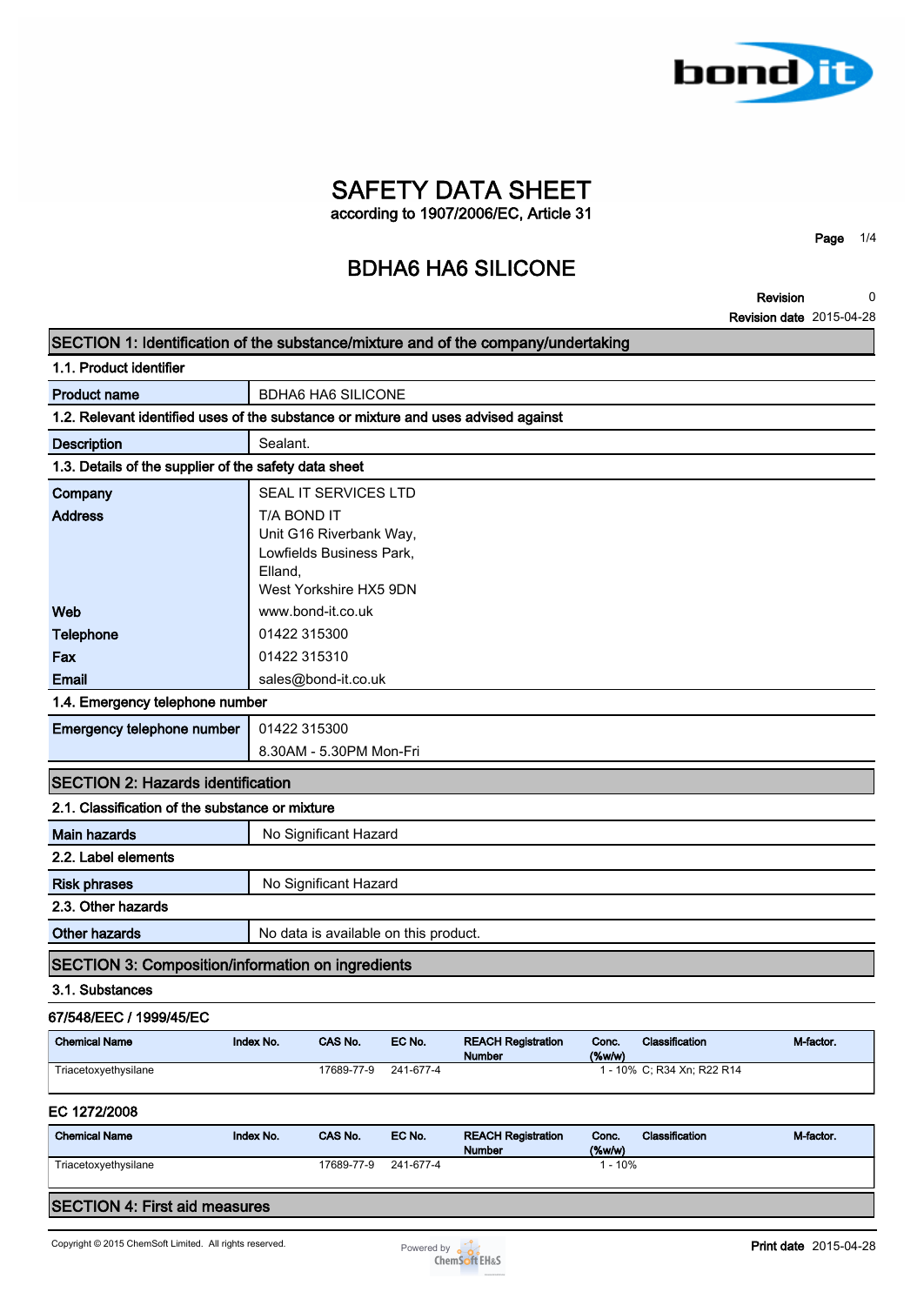# **BDHA6 HA6 SILICONE**

#### **Revision Revision date 2015-04-28 0**

#### **4.1. Description of first aid measures**

| Inhalation                                                        | Move the exposed person to fresh air.                                                                                                                                   |
|-------------------------------------------------------------------|-------------------------------------------------------------------------------------------------------------------------------------------------------------------------|
| Eye contact                                                       | Rinse immediately with plenty of water for 15 minutes holding the eyelids open.                                                                                         |
| <b>Skin contact</b>                                               | Wash off immediately with plenty of soap and water. Remove contaminated clothing.                                                                                       |
| Ingestion                                                         | DO NOT INDUCE VOMITING.                                                                                                                                                 |
|                                                                   | 4.2. Most important symptoms and effects, both acute and delayed                                                                                                        |
| Inhalation                                                        | May cause irritation to mucous membranes.                                                                                                                               |
| Eye contact                                                       | May cause irritation to eyes.                                                                                                                                           |
| <b>Skin contact</b>                                               | May cause irritation to skin.                                                                                                                                           |
| Ingestion                                                         | May cause irritation to mucous membranes.                                                                                                                               |
|                                                                   | 4.3. Indication of any immediate medical attention and special treatment needed                                                                                         |
| Eye contact                                                       | Seek medical attention if irritation or symptoms persist.                                                                                                               |
| <b>Skin contact</b>                                               | Seek medical attention if irritation or symptoms persist.                                                                                                               |
| Ingestion                                                         | Seek medical attention if irritation or symptoms persist.                                                                                                               |
| <b>SECTION 5: Firefighting measures</b>                           |                                                                                                                                                                         |
| 5.1. Extinguishing media                                          |                                                                                                                                                                         |
|                                                                   | Use extinguishing media appropriate to the surrounding fire conditions.                                                                                                 |
| 5.2. Special hazards arising from the substance or mixture        |                                                                                                                                                                         |
|                                                                   | Burning produces irritating, toxic and obnoxious fumes.                                                                                                                 |
| 5.3. Advice for firefighters                                      |                                                                                                                                                                         |
|                                                                   | Wear suitable respiratory equipment when necessary.                                                                                                                     |
|                                                                   |                                                                                                                                                                         |
| <b>SECTION 6: Accidental release measures</b>                     |                                                                                                                                                                         |
|                                                                   | 6.1. Personal precautions, protective equipment and emergency procedures                                                                                                |
|                                                                   | Ensure adequate ventilation of the working area.                                                                                                                        |
| 6.2. Environmental precautions                                    |                                                                                                                                                                         |
|                                                                   | Do not allow product to enter drains. Prevent further spillage if safe.                                                                                                 |
| 6.3. Methods and material for containment and cleaning up         |                                                                                                                                                                         |
|                                                                   | Absorb with inert, absorbent material. Sweep up. Transfer to suitable, labelled containers for<br>disposal. Clean spillage area thoroughly with plenty of water.        |
| 6.4. Reference to other sections                                  |                                                                                                                                                                         |
|                                                                   | See section 13. Disposal Considerations for further information. See section 8. PPE for further<br>information.                                                         |
| <b>SECTION 7: Handling and storage</b>                            |                                                                                                                                                                         |
| 7.1. Precautions for safe handling                                |                                                                                                                                                                         |
|                                                                   | Avoid contact with eyes and skin. Ensure adequate ventilation of the working area. Adopt best<br>Manual Handling considerations when handling, carrying and dispensing. |
| 7.2. Conditions for safe storage, including any incompatibilities |                                                                                                                                                                         |
|                                                                   | Keep in a cool, dry, well ventilated area. Keep containers tightly closed. Store in correctly labelled                                                                  |
|                                                                   | containers.                                                                                                                                                             |
| <b>SECTION 8: Exposure controls/personal protection</b>           |                                                                                                                                                                         |
| 8.1. Control parameters                                           |                                                                                                                                                                         |
|                                                                   | No data is available on this product.                                                                                                                                   |
| 8.2. Exposure controls                                            |                                                                                                                                                                         |
| 8.2.1. Appropriate engineering<br>controls                        | Ensure adequate ventilation of the working area.                                                                                                                        |
|                                                                   |                                                                                                                                                                         |

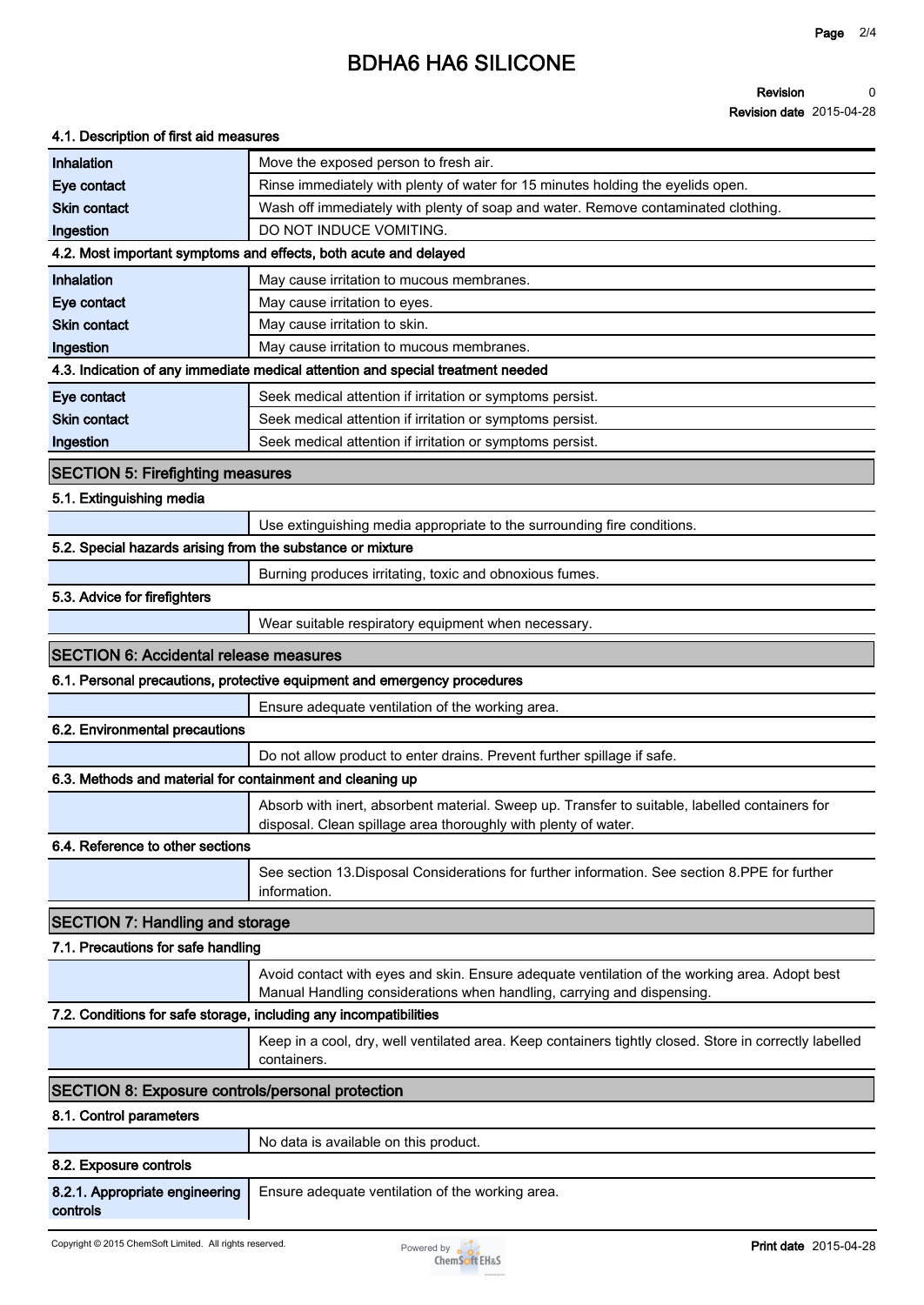# **BDHA6 HA6 SILICONE**

**Revision Revision date 2015-04-28 0**

| 8.2. Exposure controls       |                                                      |
|------------------------------|------------------------------------------------------|
| 8.2.2. Individual protection | Wear protective clothing.                            |
| measures                     |                                                      |
| Eye / face protection        | In case of splashing, wear: Approved safety goggles. |

## **SECTION 9: Physical and chemical properties**

### **9.1. Information on basic physical and chemical properties**

| Appearance   Paste                        |                                                              |
|-------------------------------------------|--------------------------------------------------------------|
|                                           | Colour   Various                                             |
|                                           | <b>Odour</b> Characteristic                                  |
|                                           | pH Not applicable.                                           |
|                                           | Melting point   Not applicable.                              |
| Initial boiling point   Not applicable.   |                                                              |
|                                           | Flash point Not applicable.                                  |
| Upper Explosive Limit   Not applicable.   |                                                              |
| Lower Explosive Limit   Not applicable.   |                                                              |
| Autoignition temperature $\approx 400$ °C |                                                              |
|                                           | Viscosity 7 x 10-6 m <sup>2</sup> /s @ 40 °C (ISO 3104/3105) |
| Water solubility Not applicable.          |                                                              |

#### **9.2. Other information**

**Specific gravity 0.98 - 1.05**

### **SECTION 10: Stability and reactivity**

### **10.1. Reactivity**

|                                              | No data is available on this product. |
|----------------------------------------------|---------------------------------------|
| 10.2. Chemical stability                     |                                       |
|                                              | Stable under normal conditions.       |
| 10.3. Possibility of hazardous reactions     |                                       |
|                                              | No data is available on this product. |
| 10.4. Conditions to avoid                    |                                       |
|                                              | No data is available on this product. |
| 10.5. Incompatible materials                 |                                       |
|                                              | No data is available on this product. |
| 10.6. Hazardous decomposition products       |                                       |
|                                              | No data is available on this product. |
| <b>SECTION 11: Toxicological information</b> |                                       |
| 11.1. Information on toxicological effects   |                                       |
| <b>Acute toxicity</b>                        | No data is available on this product. |
| <b>SECTION 12: Ecological information</b>    |                                       |
| 12.2. Persistence and degradability          |                                       |
|                                              | No data is available on this product. |
| 12.3. Bioaccumulative potential              |                                       |
|                                              | No data is available on this product. |
| 12.4. Mobility in soil                       |                                       |
|                                              | No data is available on this product. |
| 12.5. Results of PBT and vPvB assessment     |                                       |